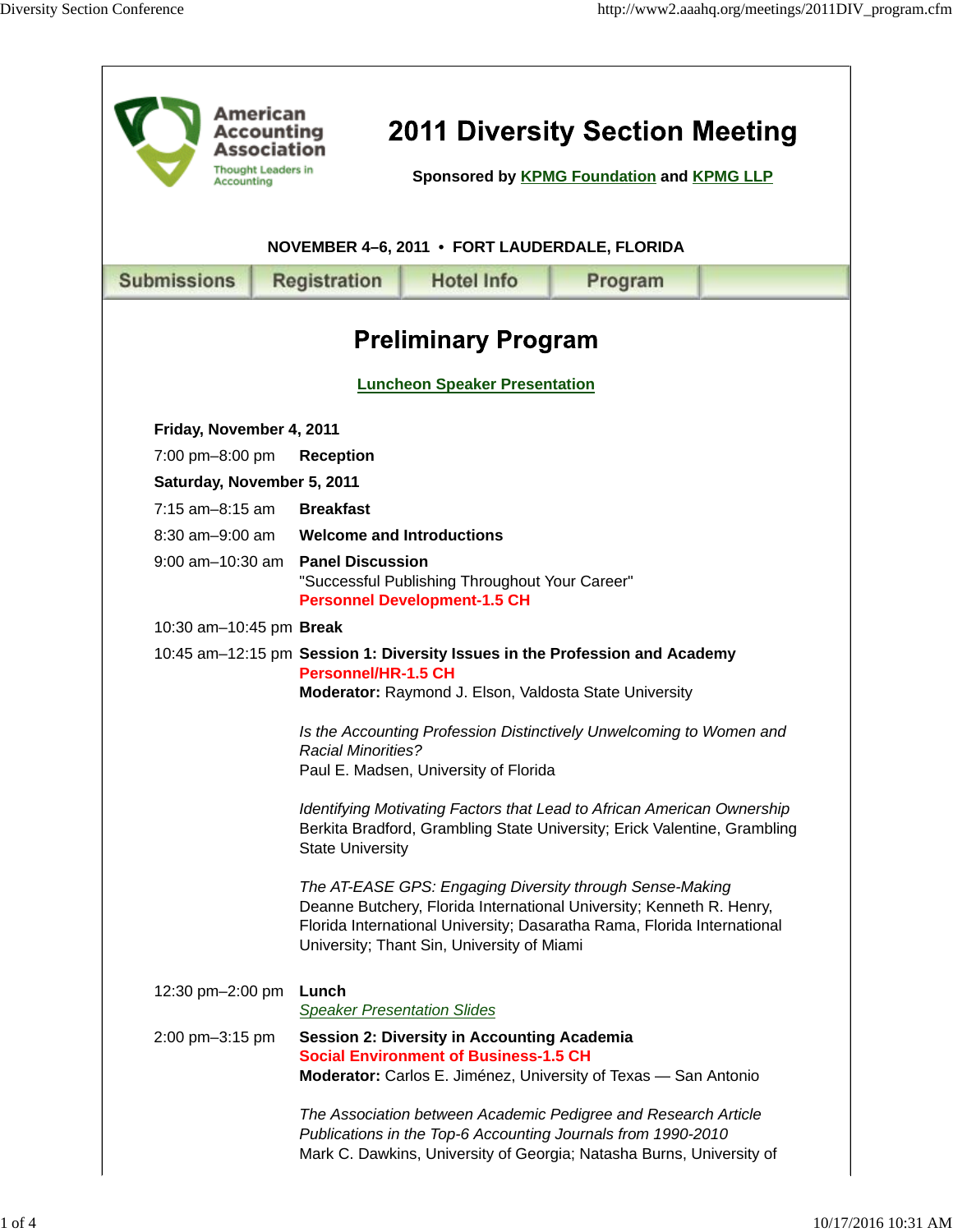|                 | <b>Texas-San Antonio</b>                                                                                                                                                                                                                                                  |  |  |  |  |
|-----------------|---------------------------------------------------------------------------------------------------------------------------------------------------------------------------------------------------------------------------------------------------------------------------|--|--|--|--|
|                 | A Glass Ceiling for the Best and Brightest? A Multi-Dimensional Study<br>of The Role of Minority Status and Doctoral Training Quality in Initial<br>Placement<br>Amelia A. Baldwin, University of Arkansas-Fort Smith; Thomas Hayes,<br>University of Arkansas-Fort Smith |  |  |  |  |
|                 | The Association between Academic Pedigree and Research Article<br>Publications in the Top-6 Accounting Journals from 1990-2010<br>Mark C. Dawkins, University of Georgia; Natasha Burns, University of<br>Texas-San Antonio                                               |  |  |  |  |
| 3:15 pm-3:30 pm | <b>Break</b>                                                                                                                                                                                                                                                              |  |  |  |  |
| 3:30 pm-5:15 pm | <b>Concurrent Sessions</b>                                                                                                                                                                                                                                                |  |  |  |  |
|                 | <b>Session 3-1: Accounting Education and Accounting History</b><br><b>Social Environment of Business-2.0 CH</b><br>Moderator: Brigitte Muehlmann, Suffolk University                                                                                                      |  |  |  |  |
|                 |                                                                                                                                                                                                                                                                           |  |  |  |  |
|                 | Teaching International Financial Reporting Standards (IFRS) in U.S.<br><b>Accounting Courses</b>                                                                                                                                                                          |  |  |  |  |
|                 | Lisa A. Owens-Jackson, North Carolina A&T State University; Ronald L.<br>Campbell, North Carolina A&T State University; Gwendolyn J.<br>Highsmith-Quick, North Carolina A&T State University                                                                              |  |  |  |  |
|                 | Business Strategy, Agricultural Production, Management: Accounting<br>System on an 18th Century U.S. Antebellum Plantation<br>Louis Stewart, Howard University; Dwight Floyd                                                                                              |  |  |  |  |
|                 | Zero-Based Budgeting - A Study on the Legal Framework in the U.A.E.<br>Lilian Gheyath Aldin Salih Taher, Ajman University of Science &<br>Technology                                                                                                                      |  |  |  |  |
|                 | The Determinants of Student Performance in Advanced Accounting:<br><b>Evidence from Kuwait</b>                                                                                                                                                                            |  |  |  |  |
|                 | Mostafa El Shamy, Kuwait University; Ahmed Hamdallah, Kuwait<br>University; Jassim Al-Modaf, Kuwait University                                                                                                                                                            |  |  |  |  |
|                 | <b>Session 3-2: Auditing</b>                                                                                                                                                                                                                                              |  |  |  |  |
|                 | <b>Auditing-2.0 CH</b><br>Moderator: Amelia A. Baldwin, University of Arkansas - Fort Smith                                                                                                                                                                               |  |  |  |  |
|                 | Auditor Independence When Liability is Limited: A Bank Loan Officer<br>Perception<br>Aisha G. Meeks, Jackson State University                                                                                                                                             |  |  |  |  |
|                 | The Influence of Negative Affect on Auditors' Sensitivity to Information<br>Reliability                                                                                                                                                                                   |  |  |  |  |
|                 | Michael Robinson, University of South Florida                                                                                                                                                                                                                             |  |  |  |  |
|                 | An Empirical Analysis of the Decline in the Information Content of<br><b>Earnings Following Going Concern Qualifications</b><br>Bei Dong, University of South Florida; Dahlia Robinson, University of<br>South Florida; Michael Robinson, University of South Florida     |  |  |  |  |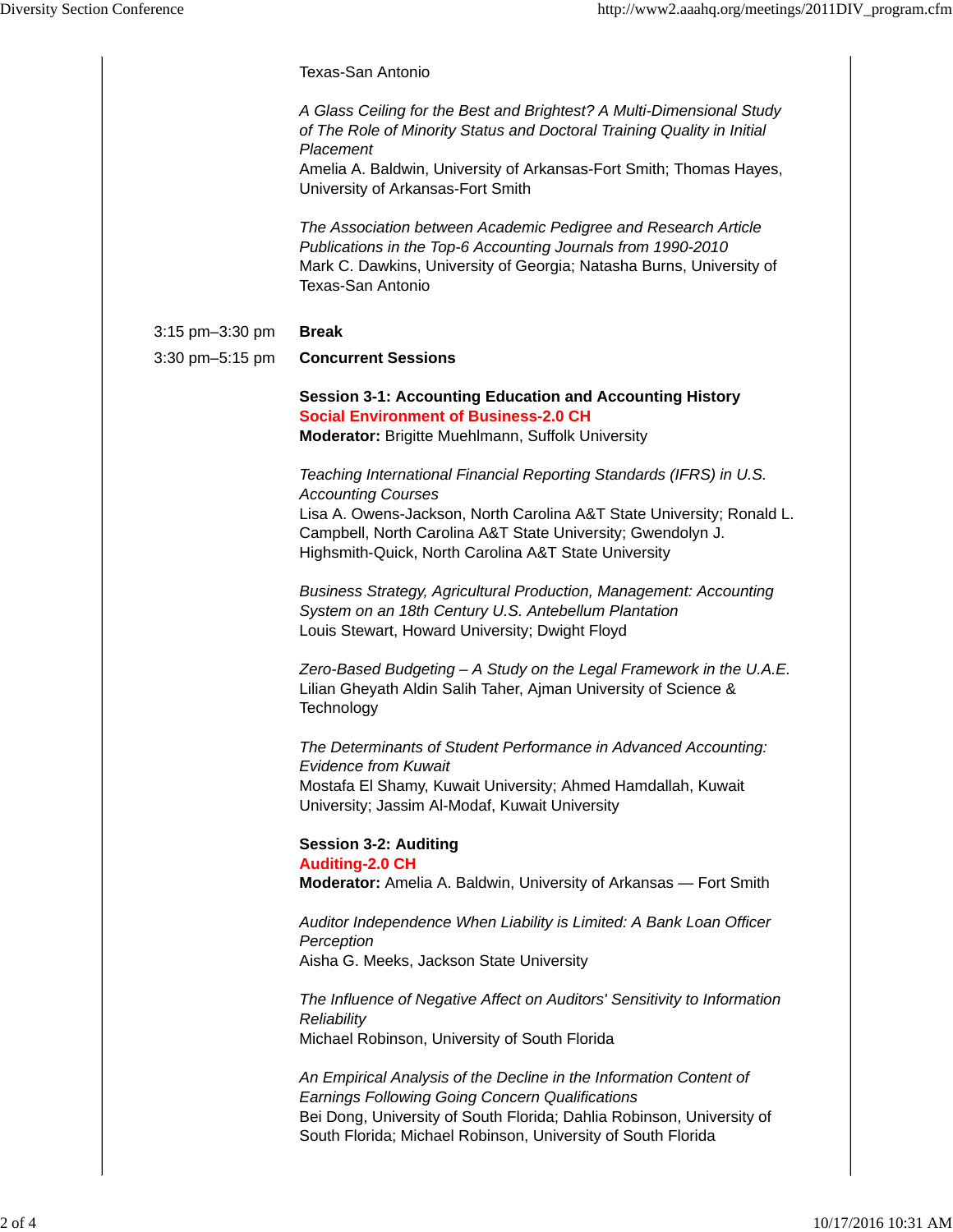|  |                                   | Diversity Compliance Lecture Capture, Network Cameras, Telephony<br>Real-time & Archived Surveillance: Audio Video Audit Repurposed for<br><b>Blended Distance Education &amp; Social Media Revenue Production</b><br>Avi Rushinek, University of Miami; Sara Rushinek, University of Miami |  |  |  |  |
|--|-----------------------------------|---------------------------------------------------------------------------------------------------------------------------------------------------------------------------------------------------------------------------------------------------------------------------------------------|--|--|--|--|
|  | 5:15 pm-6:00 pm                   | <b>Executive Board Meeting</b>                                                                                                                                                                                                                                                              |  |  |  |  |
|  | $6:30$ pm $-8:00$ pm              | <b>Reception</b>                                                                                                                                                                                                                                                                            |  |  |  |  |
|  | Sunday, November 6, 2011          |                                                                                                                                                                                                                                                                                             |  |  |  |  |
|  | 7:15 am-8:15 am                   | <b>Breakfast</b>                                                                                                                                                                                                                                                                            |  |  |  |  |
|  | 8:30 am-10:00 am Panel Discussion | "Expanding Our View of Diversity"<br><b>Personnel/HR-1.5 CH</b>                                                                                                                                                                                                                             |  |  |  |  |
|  |                                   | 10:00 am-10:15 am <b>Break</b>                                                                                                                                                                                                                                                              |  |  |  |  |
|  |                                   | 10:15 am-11:45 am Concurrent Sessions                                                                                                                                                                                                                                                       |  |  |  |  |
|  |                                   | <b>Session 4-1: Financial Accounting</b><br><b>Accounting-1.5 CH</b><br>Moderator: Sandra Gates, Texas Wesleyan University                                                                                                                                                                  |  |  |  |  |
|  |                                   | Were We Better Off Without the Invention of Tracking Stocks?: The<br>Wealth Effects of the Elimination of Tracking Stock Structures<br>Stephani A. Mason, Rutgers University                                                                                                                |  |  |  |  |
|  |                                   | Differential Information, Price and Volume Responses at IFRS and U.K.<br><b>GAAP Earnings Announcement Dates</b><br>Kingsley O. Olibe, Kansas State University                                                                                                                              |  |  |  |  |
|  |                                   | Artificial Intelligence in Tax Compliance<br>Brigitte Muehlmann, Suffolk University; Amelia A. Baldwin, University of<br>Arkansas-Fort Smith                                                                                                                                                |  |  |  |  |
|  |                                   | <b>Session 4-2: Earnings Quality</b>                                                                                                                                                                                                                                                        |  |  |  |  |
|  |                                   | <b>Accounting-1.5 CH</b>                                                                                                                                                                                                                                                                    |  |  |  |  |
|  |                                   | Moderator: William D. Stout, University of Louisville                                                                                                                                                                                                                                       |  |  |  |  |
|  |                                   | Using the Deferred Tax Expense to Examine the Association Between                                                                                                                                                                                                                           |  |  |  |  |
|  |                                   | <b>Auditor Switches and Earnings Quality</b>                                                                                                                                                                                                                                                |  |  |  |  |
|  |                                   | Carlos E. Jiménez-Angueira, University of Texas at San Antonio; April<br>Poe, University of Texas at San Antonio                                                                                                                                                                            |  |  |  |  |
|  |                                   | Directors' and Officers' Liability and Indemnification and Earnings<br>Management<br>Willie Reddic, Syracuse University<br>Discussant: TBD<br><b>Session 4-3: Financial Reporting</b><br><b>Accounting-1.5 CH</b><br>Moderator: Ola Smith, Western Michigan University                      |  |  |  |  |
|  |                                   | International Corporate Diversification and Market Performance: A                                                                                                                                                                                                                           |  |  |  |  |
|  |                                   | Tobin's Q Analysis<br>Kingsley O. Olibe, Kansas State University                                                                                                                                                                                                                            |  |  |  |  |
|  |                                   | Comparability of Earnings in Scandinavian Countries: The Impact of                                                                                                                                                                                                                          |  |  |  |  |